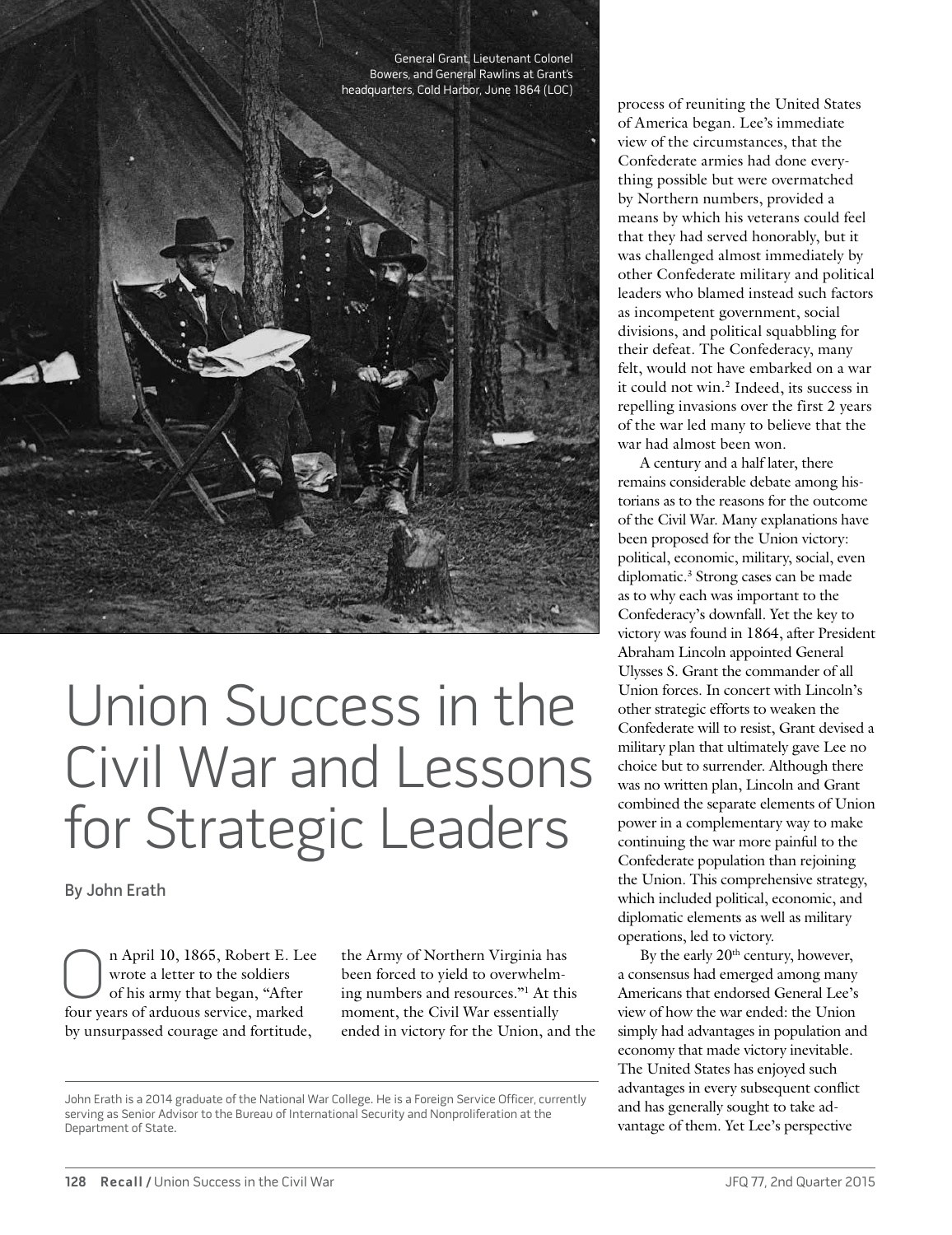was simplistic. When American leaders have been successful in war, it has been because they, as did Grant and Lincoln in 1864, implemented an overarching strategy that incorporated all aspects of U.S. power to achieve results; brute force and abundant resources alone are most often insufficient to achieve the desired outcome. By orchestrating a complete national strategy, Lincoln and his top general, Grant, provided the template for American success in war—a template that 21st-century strategic leaders would be well advised to follow.

### **Grant Changes the Game**

In February 1864, Lincoln appointed Grant General-in-Chief of the Union armies, and they began piecing together the means to win the war. For over 2 years, Lincoln and his commanders pursued objectives without a unifying strategic goal. The only experience of strategy for most Americans was the war with Mexico (1846–1848) against a dictatorship in which the strategy was straightforward: defeat the army and capture the capital. More comprehensive means were needed against a large democratic opponent. Despite a string of Union successes in mid-1863, including Gettysburg, Vicksburg, and the capture of Chattanooga, Union prospects remained uncertain, and the new year would include elections in which voters unsatisfied with the progress of the war could support an accommodationist government. In the east, Army of the Potomac Commander General George Meade had not followed up the defeat of the Confederate invasion of the North with significant offensive operations, and Lee's army remained a potent force. In Tennessee, Union forces had advanced about 70 miles in the previous year but suffered a major reverse at Chickamauga. In the West, an epic blunder had allowed Grant to capture a small Confederate field army at Vicksburg and open the Mississippi River to commerce, but Confederate cavalry raids threatened supply lines and kept Union forces from straying far from rivers, thereby preventing the occupation of much territory. In short,

over 2 years of bloody war had resulted in the liberation of exactly one state (Tennessee) and some small areas near waterways.4 It must have seemed to many in the North that subduing the entire Confederacy would be a task beyond the scope of Union resources. On February 3, 1864, the *New York Times* wrote that more men would not be enough to win the war and could never occupy all Southern territory.5

There were three main reasons for the Union's slow progress in the war up to 1864. First was the superiority of the defense in 19<sup>th</sup>-century warfare. A generation earlier, Prussian military theorist Carl von Clausewitz, reflecting upon his experiences in the Napoleonic Wars, had called defense "the stronger form of waging war."6 The introduction of the rifled musket in the 1850s amplified the advantage of the defense by more than tripling the effective range of infantry. When coupled with improved methods of field fortification, Civil War–era armies were almost invulnerable to frontal assault, as the Union learned at Fredericksburg and the Confederacy at Gettysburg. Even if one side could manage an attack on an unprotected flank, armies had a degree of tactical flexibility that allowed withdrawals in good order to strong defensive positions. Lee's tactical masterpiece at Chancellorsville forced a Union retreat across the Rappahannock and Rapidan rivers but did not destroy the Union army; in fact, Lee suffered proportionately much higher losses in victory.7

The Confederacy also possessed the advantage of being able to concentrate forces in response to Union offensives. In addition to operating on interior lines, Confederate armies were able to make use of railroads to move forces to locations threatened by Union operations. The Confederates used their strategic mobility to its best effect during the Chickamauga campaign, when they came closest to destroying a Union army after achieving local superiority through strategic movements of troops. Any effective Union strategy for 1864, therefore, would have to address the potential for such concentrations.<sup>8</sup>

Finally, the Union effort was hamstrung by logistical difficulties. Civil War armies required huge amounts of food, fodder, ammunition, and other equipment. Large land areas and poor roads, especially in the West, meant that armies were confined to operating near rivers and railroads. Even railroads were highly vulnerable to raids from cavalry and irregular forces. Grant's first effort to approach Vicksburg had been defeated almost bloodlessly by Confederate cavalry raids. When he later operated successfully against the city, almost half of Grant's overall forces remained in Memphis and western Tennessee to protect his supply lines.<sup>9</sup>

Given these constraints, it would seem that Civil War armies would have had the most success by avoiding battles, except on unusually favorable terms and using the strategic mobility afforded by railroads to interdict enemy logistics. While commanders, particularly the Confederates in the West, sometimes used this approach, both armies, as well as their civilian leaders, still looked at battle as a path to victory.10 Civil War commanders therefore faced almost continual pressure, from Bull Run until the end of the war, to seek battle as a means to destroy opposing armies, despite mounting evidence of the near impossibility of a Napoleonic battle of annihilation. Lee thoroughly outmaneuvered Joseph Hooker at Chancellorsville, but he made no further progress once the Union army established a firm defensive position. At Stones River in late 1862, both armies outflanked each other but ended up pounding on their opponents' positions for little gain. In both the North and South, public attitudes on the progress of the war were disproportionately shaped by the results of battles, especially those in the eastern theater. General Ambrose Burnside's disastrous attack at Fredericksburg was in part motivated by political pressure to take the offensive against Lee. In 1864, Confederate President Jefferson Davis removed Joseph E. Johnston from command of the Army of Tennessee and appointed John Bell Hood to force attacks on William T. Sherman's army, an action that hastened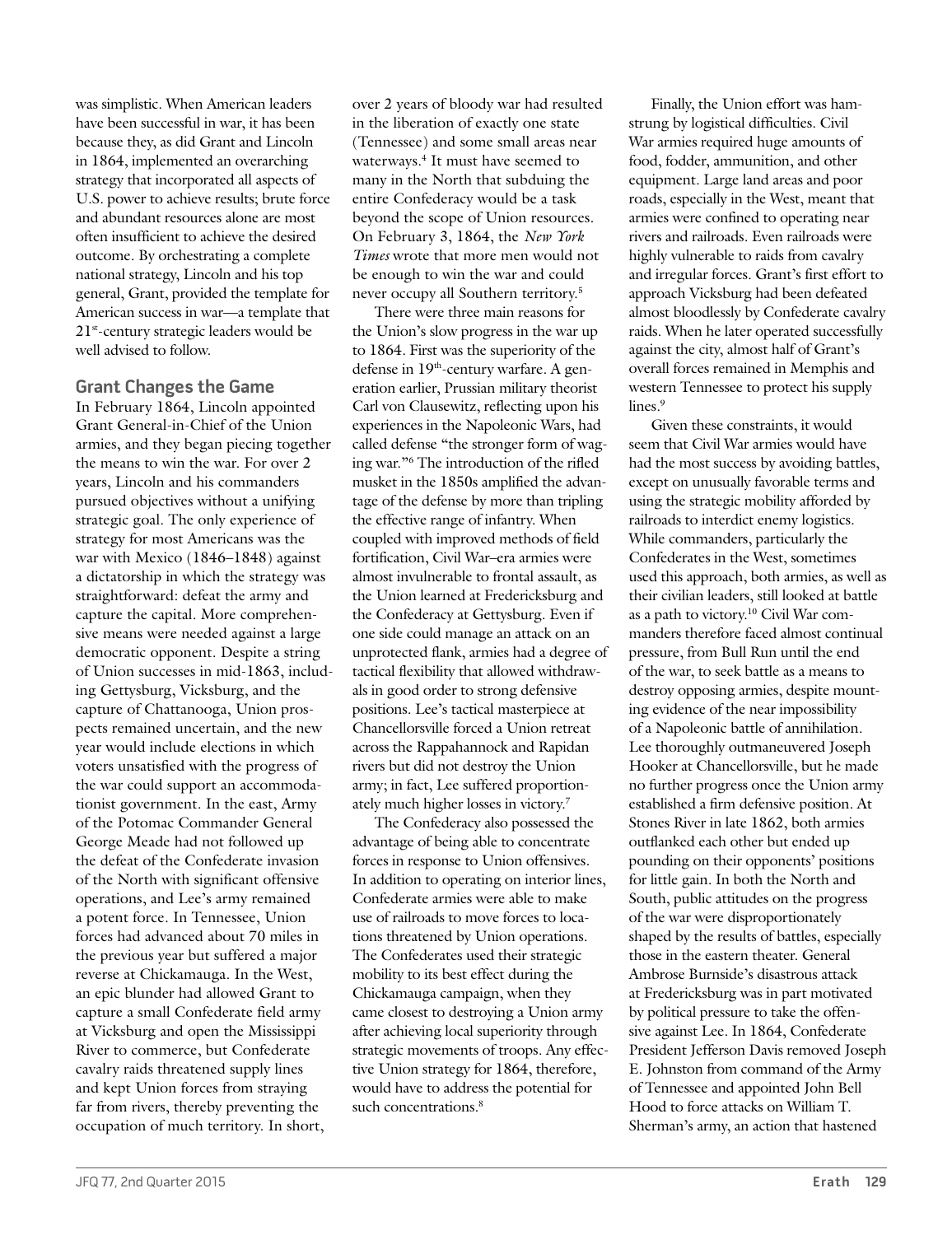the fall of Atlanta and may have helped Lincoln's reelection. On the eve of the war's most complete battlefield victory, Nashville, Grant went so far as to order the relief of his field commander, General George Thomas, for being slow to attack. Fortunately, the order did not arrive until after Thomas's Army of the Cumberland had routed its opponent.<sup>11</sup>

The task that faced Lincoln and Grant in early 1864 was formidable. Both understood that the Union would not be able to occupy all of the South in the face of armed resistance—the aim of earlier Union strategy—or to destroy its armies by attacking them in the field. A purely logistical strategy, similar to that proposed by General-in-Chief Winfield Scott's much-derided "Anaconda Plan," would be difficult in an agriculturally self-sufficient area, and the South's rapidly developing war industries gave it the capacity to resist potentially indefinitely. By 1863, initial shortages of war materiel, especially weapons and ammunition, were largely a thing of the past; the army Lee took north in June was roughly proportionate to its opponent in numbers and quality of artillery, and almost all of its infantry had modern rifles.12 The Union did, however, possess several advantages that could be brought to bear. Abraham Lincoln had proved an outstanding wartime political leader and by 1864 had in place a strong leadership team, including Secretary of War Edwin Stanton, Secretary of State William Seward, Army Chief of Staff Henry W. Halleck, and Quartermaster General Montgomery Meigs. The Union Army benefited from outstanding management and supply as a result. Lincoln's political skill had maintained consistent support for the war effort in Congress and patience among the Northern public when faced with military reverses. The Emancipation Proclamation was a decisive political stroke that had associated Union war aims with moral objectives. The Union also had, after much trial and error, placed most of its military forces in the hands of skilled leaders who had come to understand 19<sup>th</sup>-century war and were at least equal to their Confederate counterparts.

Grant's goal was to find ways to use these advantages to overcome the factors that had previously thwarted Union efforts. Without an overarching strategic focus, the Union directed its actions at targets of opportunity—armies or geographic features—for short-term objectives rather than to win the war. Prior to 1864, the political process too often drove military decisions, leading to illadvised attacks, such as those at Bull Run and Fredericksburg. Union generals did not receive clear strategic guidance and often had to pursue multiple objectives, including trying to destroy Confederate armies, occupying territory, building railroads, and protecting supply lines. After the fall of Vicksburg in July 1863, Grant's army spent most of the summer relatively inactive, except for some local raiding, without an immediate strategic objective.

# **Piecing the Elements of Strategy Together**

It is difficult to evaluate the 1864 Union strategy because it never appeared as a single document, nor was it articulated as a whole in Grant's memoirs or those of other Union leaders. Instead, it must be pieced together from what those involved in its creation have written. Grant's memoirs focus on the military operations that he controlled. At the same time, the Republican political leadership shaped a plan to win reelection while the State Department sought to increase the Confederacy's isolation. As President, Lincoln had to coordinate these efforts as elements of a complete strategy that complemented Grant's military efforts. Grant had likely not been exposed to Clausewitz, but the Prussian theorist would have recognized in Grant's strategy the targeting of the enemy's center of gravity the key to his resistance. Based on his analysis of the Napoleonic Wars, Clausewitz believed the center of gravity generally to be the army, although sometimes it was the national leadership and the nation's capital city. The Civil War was the first conflict since ancient times between two democracies (or perhaps two versions of one democracy).13 As such, the center of gravity

had to be different from those found in European monarchies. Grant and Lincoln intuitively grasped that the only way to win the war was to break the support of the Southern population for continuing its war effort. In Clausewitzian terms, the Union identified public support for the war as the Confederate center of gravity, providing a formula for those seeking to defeat democracies to this day. The Confederates, to some extent, figured out this formula before the Union did. One of Lee's motivations for the second invasion of the North in 1863 was to seek a victory on Northern soil in hopes of inducing the Northern public to believe that the war was unwinnable.

Grant's focus in the broad Union strategic construct was the military effort aimed at the Confederate armies and their sources of support. Grant and his top subordinate, General Sherman, formed their operational plans based on previous experiences, including trying to avoid frontal attacks such as Fredericksburg or Sherman's unsuccessful assault on the Chickasaw Bluffs near Vicksburg. The defeat at Chickamauga led to heightened concerns that the Confederates would again move troops from one army to another to gain local superiority. Grant wrote that his plan was for Union forces to concentrate against the two main Confederate field armies. He ordered Sherman, commanding in the West, to "move against [Joseph E.] Johnston's army and break it up," while telling Meade in Virginia that Lee's army was his objective. Grant also included smaller forces, in Tennessee, West Virginia, and tidewater Virginia, in his plan by directing them against key production and transportation facilities that supported armies in the field. Once Sherman captured Atlanta, the bulk of his forces became in effect a large raiding party aimed at damaging Confederate means of supply. Historian Archer Jones refers to the Union concept as a "raiding logistics strategy," in which opposing armies would be deprived of the means to continue operating, and attributes Union victory to its implementation.<sup>14</sup> While the Union's increased focus on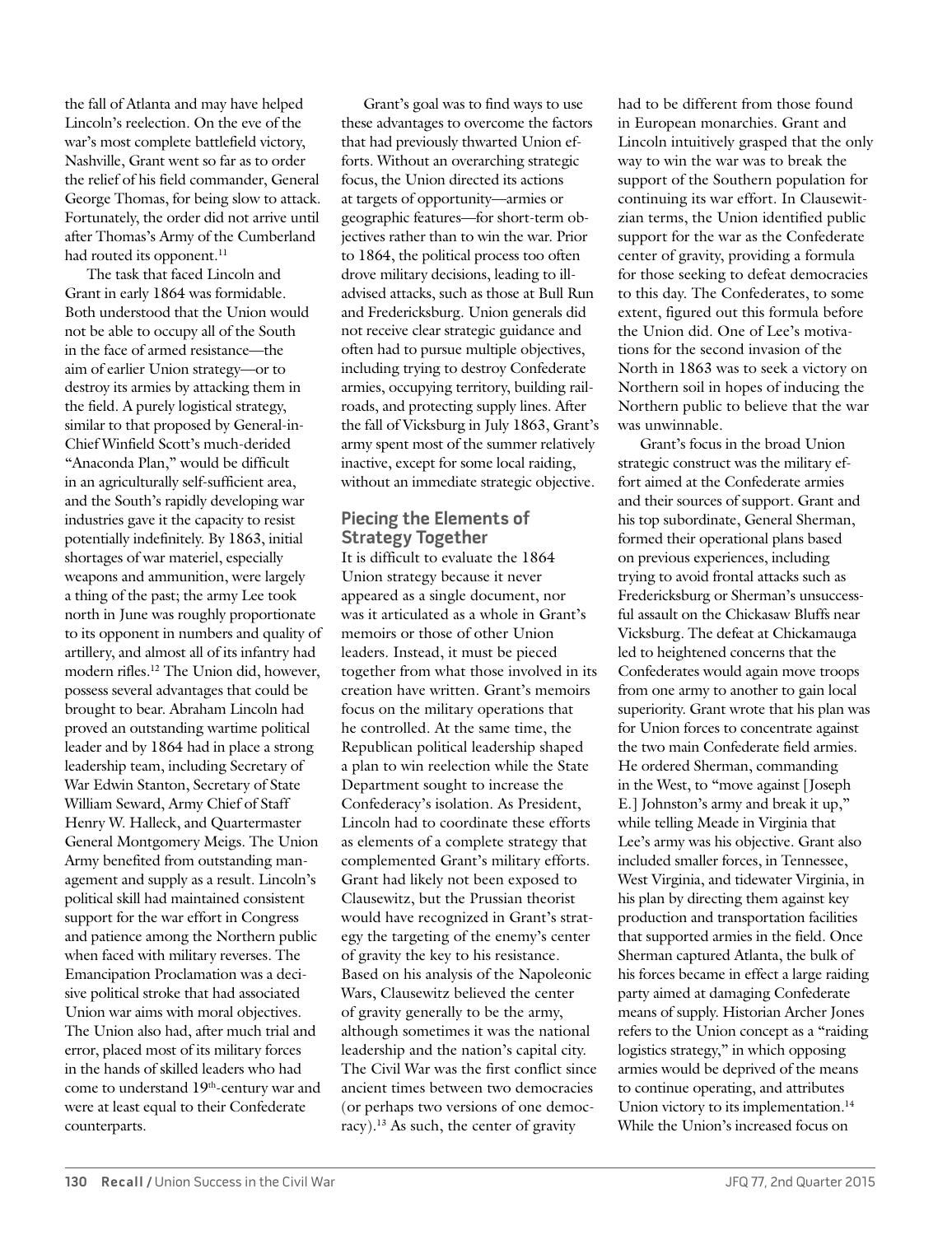Confederate sources of supply played a role in the Confederate defeat, it was not alone decisive. To the end of the war, Confederate armies maintained the ability to resist, and although they suffered shortages, they managed to obtain what they needed to keep fighting.

While Grant was planning his 1864 campaigns, Lincoln took political measures to promote Union success. With Lincoln's Democratic opponents planning to run on a peace platform, reelection was vital to overall Union prospects, but a steady stream of indifferent military news made a Lincoln victory seem unlikely until weeks before the election. The political and military policies were therefore dependent on each other: to win the war, the Union needed Lincoln's reelection, but to win in November, Lincoln required military success. The war's most important policy step, the Emancipation Proclamation, had been issued a year earlier and had the effect of solidifying the moral basis for the war as well as opening the door to the recruitment of significant numbers of black troops. Lincoln's 1864 publication of the relatively mild terms under which Southern states would be readmitted into the Union (which, as with the Emancipation Proclamation, Lincoln did without congressional authorization), while initially greeted with scorn, served to provoke debate in the Confederacy as to whether further resistance would be worse than submission.15

The Union's economic policy likewise had the effect of making life more difficult in the South. By 1864, the majority of Confederate ports were in Union hands, but even in 1864, 84 percent of ships attempting to run the blockade succeeded. In any event, against an agricultural society such as the Confederacy, a blockade was unlikely to produce much real hardship. Although the South initially lacked war materiel, by 1862 it developed production facilities adequate to supply its forces with arms and ammunition, so as not to depend on imports.16 (When the U.S. Army opened its new Infantry Museum in Fort Benning, Georgia, in 2009, it "guarded" the entry to the main exhibits with 2 12-pounder



Members of Grant's staff during main eastern theater of war, siege of Petersburg, Virginia, June 1864–April 1865, with photographer Mathew Brady standing at far left (LOC)

cannon produced by Georgian foundries during the war.) The blockade did have two important effects. First, it restricted the supply of luxury goods being imported, creating an impression of hardship, especially for the ruling class. It also deprived the Confederate government of customs revenues, the primary source of government income in the 19<sup>th</sup> century. The most severe economic blow to the Confederacy was self-inflicted. By cutting itself off from the financial system of banks, the South deprived itself of necessary capital and, by financing its military with unsecured paper money, started itself down the road of hyperinflation.<sup>17</sup>

Other aspects of U.S. policy also contributed to achieving the conditions for victory. From the beginning of hostilities, Union diplomatic efforts aimed at preventing foreign recognition of the Confederacy. Secretary of State William Seward instructed U.S. diplomatic missions to inform foreign governments that

the conflict was not legally a war, but an internal dispute, in effect declaring that any recognition of the Confederacy would be contrary to international law. Seward was concerned because European governments, particularly the United Kingdom, viewed the United States with suspicion. The American minister in St. Petersburg, Cassius Clay, gave Seward his view of the sentiment in Europe in 1861: "They hoped for our ruin. They are jealous of our power."18 The Emancipation Proclamation proved the key diplomatic stroke of the war as it equated support to the Confederacy with support for slavery, an unacceptable stance in most of Europe. While there may have been some sympathy for the Southern cause, or at least desire to see the Union broken, the political cost of support to the South had become too high. Confederate leadership had begun the war with high expectations of European support. When it did not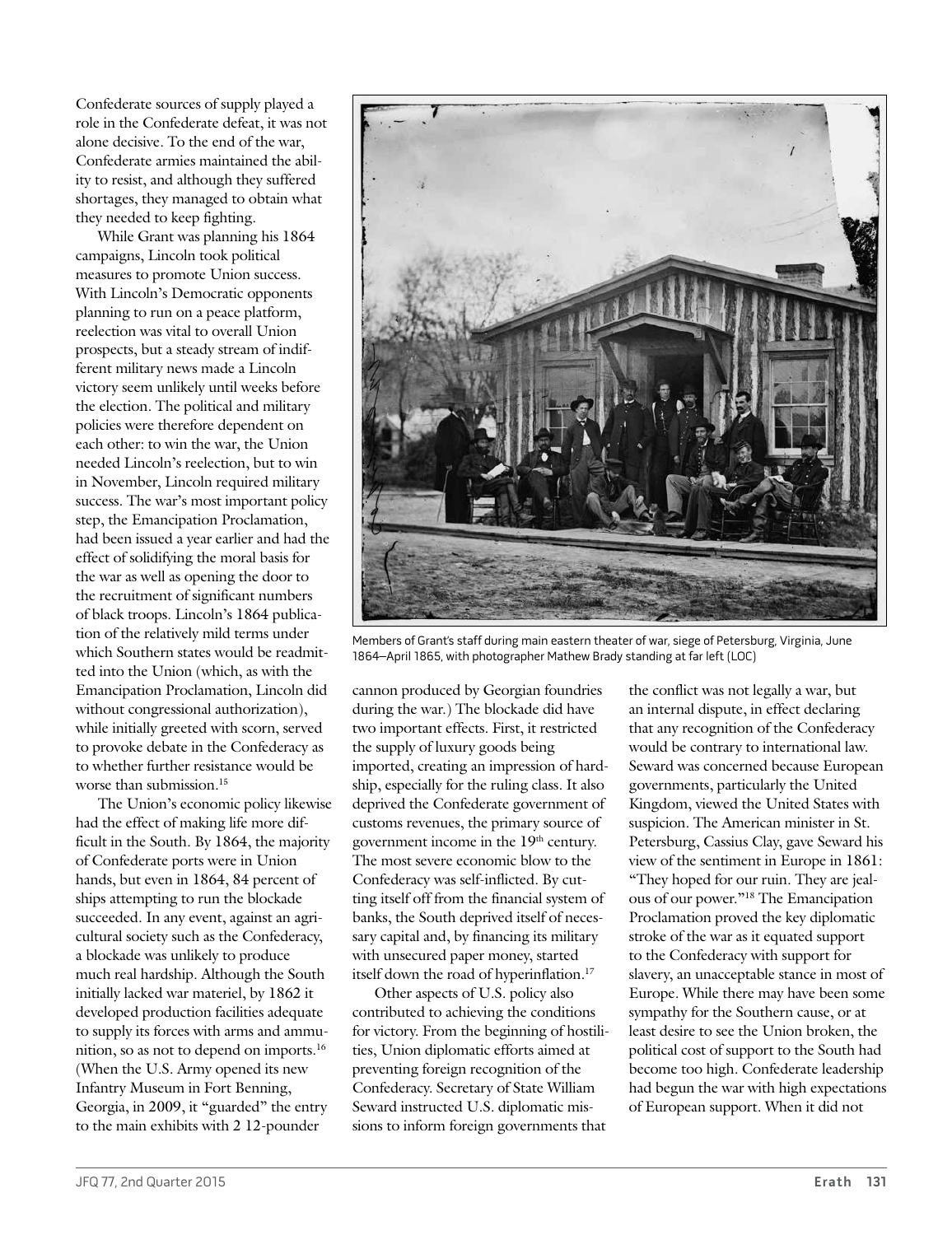materialize, the South's sense of isolation increased.

The Union's final strategic advantage was in how its policies contributed to maintaining popular support while eroding it in the South. The Lincoln administration by 1864 had developed methods of dealing with the press to obtain favorable coverage from many of the major East Coast newspapers. When the Army of the Potomac was locked in a bloody stalemate at Spotsylvania in May 1864, the *New York Times* reported, "The terrible pounding the rebels received . . . has compelled them to fall back. . . . Lee's retreat [is] becoming a rout."19 The appointment of Grant to overall command was as much a public relations move as a military one and was intended to show the Northern public that the Union now had military leaders comparable to those of the South. Grant, in fact, was under a great deal of pressure to take personal charge of the Virginia theater to confront Lee directly. Because, unlike previous Union commanders, Grant did not seek to win the war through a decisive battle, he did not undertake the sort of risky operations that had led such commanders as John Pope, Ambrose Burnside, and Joseph Hooker to defeat. Conversely, the fact that Lee could not clearly win a battle against Grant had a significantly negative effect on Southern morale.20

# **Turning the Tide**

Even though the Union employed the elements of a comprehensive strategy in 1864, victory still proved difficult. The simultaneous offensives of the main armies succeeded in preventing Confederate concentrations but did not result in the battlefield victories the public was expecting. In the east, Grant and Meade faced Lee in a relatively small theater where scant room for maneuver meant the armies remained in nearly constant contact, building huge casualty lists for little tactical advantage. In the West, Sherman's army avoided frontal attacks by using the larger area of operations to outflank Confederate positions. Although he advanced against Atlanta, the Northern public again expected

successful battles.<sup>21</sup> Incompetent political appointee generals stymied Grant's plans to disrupt Confederate logistics with raids in the Shenandoah and up the James River toward Richmond.<sup>22</sup> In the summer, there was considerable doubt that Lincoln could be reelected; John C. Fremont even mounted a challenge for the Republican nomination. The Democrats approved a peace platform, in effect declaring the war unwinnable.

Meanwhile, the war was being won. After spending May and June repeatedly trying to move around Lee's right flanks only to encounter entrenched Confederate defenses, Grant managed to surprise Lee by bypassing Richmond, crossing the James, and moving on Petersburg. The capture of this city would cut most of the supply lines to Richmond and Lee's army and potentially force Lee to attack at a disadvantage. Only dawdling by subordinate commanders kept the Union from seizing Petersburg, but Grant still pinned the Army of Northern Virginia in a siege. Neither side wanted this situation. Lee believed that it would be "only a matter of time" before he would be forced to give up his capital.23 The Union leadership, mindful of the siege of Sevastopol in the Crimean War, where allied armies suffered crippling losses taking the city, was concerned that the Army of the Potomac would waste away in the trenches while their opponents remained secure in the city.24 By trapping Lee's army, however, Grant could dispatch General Philip Sheridan to the Shenandoah, a critical source of supply for the Confederate army. Sheridan won three battles against smaller Confederate forces, giving the Union needed battlefield successes.

At the same time, Sherman approached Atlanta. His Confederate opponent, Joseph E. Johnston, had adopted the same approach the Russians had in 1812, trading territory for time and lengthening the enemy's supply line. By the time Sherman neared Atlanta, almost 30 percent of his original strength had diminished from attrition and the need to protect his line of communications.25 Confederate political leaders had grown

impatient with the apparent lack of decisive action, and Jefferson Davis replaced Johnston with John Bell Hood, who had lobbied for the job with promises he would seek immediate battle. Hood attacked three times, and the defensive advantages of Union armies led to three defeats. When Sherman cut Atlanta's last railroad on August 31, Hood evacuated the city.

Atlanta was an important industrial and transportation hub; its loss, however, had greater significance. The Confederacy still had other operational railroads and could make up much of Atlanta's production elsewhere, but the city's fall provided a highly visible sign that the Union was making progress in the war. This apparent progress came at an ideal time in the political season. Together with a continuing economic expansion, military success provided an electoral college landslide. While Lincoln might have won the election without Sherman's success, it effectively undercut the main argument of Democratic candidate George McClellan: that Lincoln was doing a poor job running the war. With preventing Lincoln's reelection a key strategic goal of the Confederate government, the election result signified that continuing the fight meant 4 more years of an increasingly terrible war. In South Carolina, Mary Chesnut, the wife of one of Jefferson Davis's advisors, wrote, "Atlanta gone . . . No hope. We will try to have no fear. . . . We are going to be wiped off the face of the earth."26

Following Atlanta's fall, Sherman shifted his operational stance from an offensive against a Confederate army and its base to one of raiding the Confederate heartland without conquering territory. Jefferson Davis approved Hood's plan to attack Sherman's line of communications back to Tennessee, not understanding that as a raiding force, Sherman's army could operate independently of its supply source. Grant ordered forces detailed to protect Tennessee to concentrate at Nashville under the command of General George Thomas, probably the war's best field commander, to deal with Hood. This move allowed Sherman's force to become what Grant termed a "spare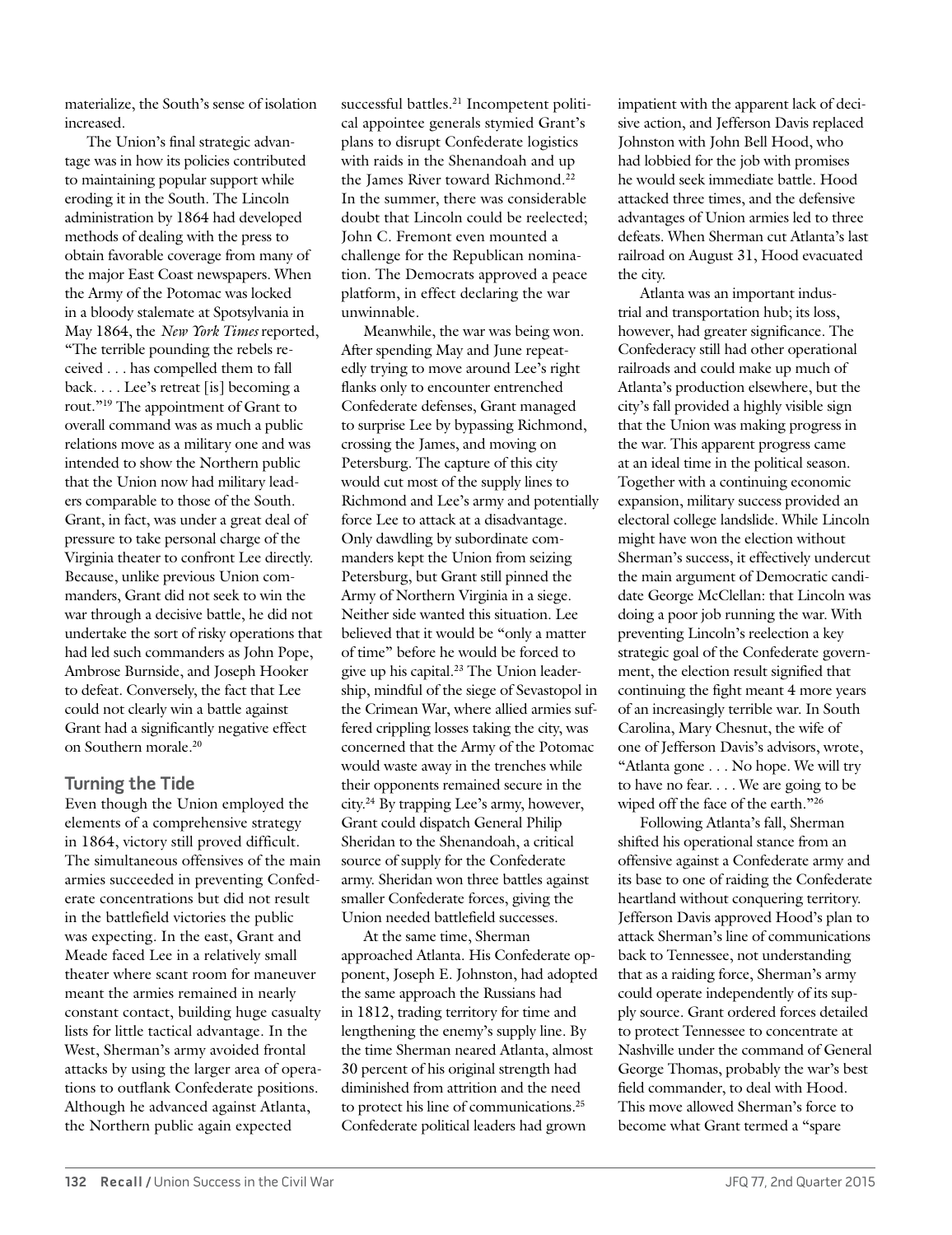army." Its target was not Confederate soldiers, but rather the Southern will to fight. As Sherman put it, "This movement is not purely military or strategic, but will illustrate the vulnerability of the South . . . and make its inhabitants feel that war and individual ruin are synonymous."27

By the end of 1864, the situation in the Confederacy had changed dramatically. Its armies had been unable to win on the battlefields. The Davis administration appeared increasingly ineffectual. Union armies neutralized centers of production and transportation, leading to shortages for the armies and on the homefront. Union armies seemed to march where they wished without serious opposition, striking at the idea that the Confederate government could perform the most basic of functions: control its own territory. With Lincoln's reelection, the chance that the North would tire of the war seemed increasingly slight.

At the same time, a political division emerged in the South. At the war's outset, most of the Confederate leadership would have agreed with Jefferson Davis's statement that the South had gone to war to preserve slavery. By 1864, with the Emancipation Proclamation issued, much of the Southern population saw the issue differently. Many Southerners had come to consider self-determination and independence more important war aims.28 There had always been a contradiction for the majority of Confederate soldiers who did not own slaves but were fighting for a slave-owning elite's right to maintain their "institution." The issue was highlighted on January 2, 1864, when General Patrick Cleburne proposed offering freedom to slaves who enlisted in the Confederate army. Cleburne's proposal was quickly shelved by his superiors, but the debate as to whether the South was fighting for independence or slavery grew, sapping enthusiasm for continuing the war. To fight the war effectively, the Davis administration had taken centralized authority over war-related industries and railroads. By doing so, however, it alienated the large segment of its population that believed that the war was about states' rights and freedom from central

government control. To maintain a strong military, the Confederate government undermined its own base of support.<sup>29</sup>

As 1864 ended, the Union clearly held the upper hand militarily. The December 15–16 Battle of Nashville, where the Union achieved the victory of annihilation that both sides sought early in the war, erased any doubts about Northern prospects. For only the second time in the war, an entrenched army was successfully attacked and routed from the field by General Thomas's careful planning and tactical misdirection. The Confederate Army of Tennessee ceased to exist as a threat to Union armies (although some of its units were cobbled together under Joseph Johnston to harass Sherman in the Carolinas), leaving Lee's besieged force as the Confederacy's last effective field army. Even though Union armies had gained little territory in 1864, Lincoln's strategy had decided the outcome. In January 1865, Mary Chesnut wrote, "The end had come. The means of resistance could not be found."30

The end came quickly once the spring weather allowed campaigning in Virginia. Although Lee's army remained intact, it was worn down by supply shortages, desertions (especially by troops from regions threatened by Sherman's raids), and political alienation. Grant moved a portion of his army west of Petersburg, cutting its rail connections and threatening to isolate the Army of Northern Virginia from its sources of supply to the south and west. Lee would not be caught in such a trap and maneuvered to escape west. Plagued by supply problems, he was finally stopped by Union forces at Appomattox Court House. Faced with having to attack a prepared Union position, Lee decided to avoid further bloodshed and surrendered on April 9. A week later, Johnston surrendered the other Confederate forces to Sherman. Although there were still thousands of Confederates under arms who could have resisted almost indefinitely as guerrillas, the will to fight on was gone, and the war ended.31

While it would have been possible for Confederate forces to continue fighting,

hostilities ceased except for some isolated groups. Armies were still in the field, but the marginal cost of war was far beyond any possible benefit. Lincoln's liberal terms for readmission of the Southern states into the Union, initially maintained by Andrew Johnson after Lincoln's assassination, also facilitated the transition to peace. Lincoln's economic policies had contributed to the Union victory by creating shortages that squeezed the South's ruling class, but his Reconstruction plan did not include measures to build the economy beyond unsuccessful efforts to provide agricultural opportunities to former slaves. Lincoln's second inaugural address summarized his approach to putting the country back together: "With malice toward none, with charity for all, with firmness in the right as God gives us to see the right, let us strive on to finish the work we are in, to bind up the nation's wounds, to care for him who shall have borne the battle and for his widow and his orphan, to do all which may achieve and cherish a just and lasting peace among ourselves and with all nations." Whatever the shortcomings of Reconstruction, Lincoln's policy created the political space to solidify peace.

The Union had victory, forcing the Confederacy to abandon all its war aims. It accomplished this goal despite the South holding the advantage of strategic defense, having parity of military leadership, and needing not total victory, but merely to maintain resistance until the other side tired. In 1958, with the war's centennial approaching, Gettysburg College sponsored a conference on why the North won. The findings were later published as a series of essays, each of which examined one factor: political, military, economic, and diplomatic. While the authors noted that there was no one explanation and that advantages in each of these categories contributed to victory, none of the contributors took the next step to consider these elements as essential parts of an overall strategy that won the war.32 Without any one component, the result might have been different. In 1862, for example, the Union tried to employ superior numbers and economic strength, but such commanders as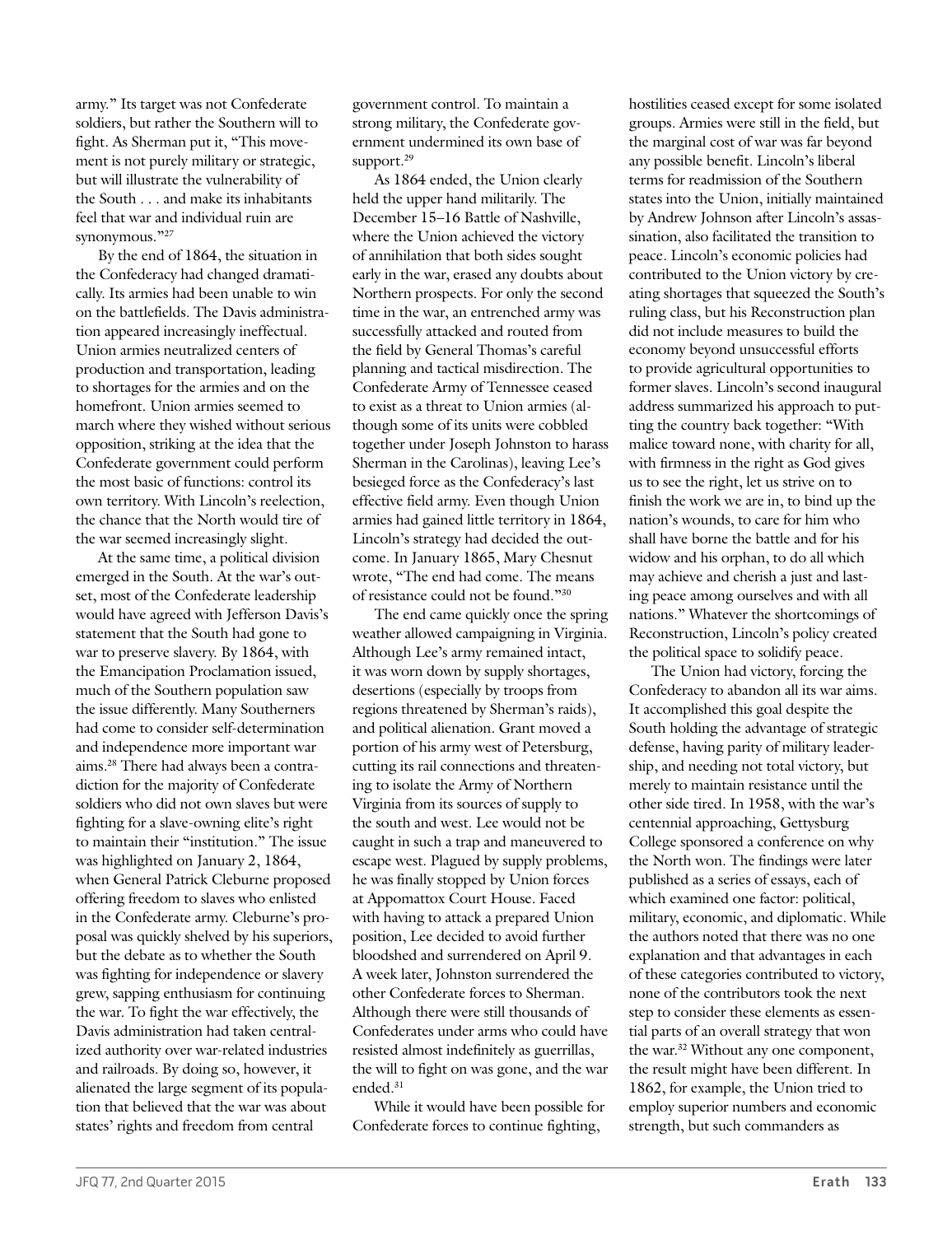

Ruins of Richmond, Virginia, 1865 (NARA/Mathew Brady)

General George McClellan squandered its advantages. McClellan continually demanded more troops of Lincoln, without solid plans for how they would be employed to achieve his goals of defeating Lee's army and capturing Richmond. His assumption was that reaching these goals would be sufficient to end the war, but the South in 1862 survived battlefield losses and still had plenty of will to fight on.

### **Clausewitz as Civil War Strategist**

If war, as Clausewitz famously wrote, is policy by other means, then successful war requires a clear policy objective combined with the means to achieve it. By eventually coordinating military operations with political, economic, diplomatic, and other efforts, the Union leadership was able to develop a set of policies that gave it a decisive strategic advantage. The Union strategy addressed all three of Clausewitz's "trinity" of bases for a state to maintain a war effort—the army, government, and people—while wrecking the Confederacy's passion, creativity, and reason—the Prussian theorist's "first trinity" of motivations for a people at war. After inflicting losses on Confederate armies, demonstrating the government's inability to control its territory and increasing the costs of continued resistance to the Southern people, Lincoln created the conditions for victory.

The Confederacy did not arrive at a comprehensive strategy. Davis and Lee correctly identified a strategic goal: eroding Union morale so that Lincoln would lose the election. The Southern leadership did not, however, support this goal with the necessary means to achieve its end. The Confederacy depended almost exclusively on its field armies winning battles to prove the war unwinnable for the North. Lee, in particular, proved effective on the tactical and operational levels, and the Davis administration managed to provide the materiel to keep its forces in the field. These successes, however, were not matched in the political and economic dimensions. The effects of this shortcoming were felt increasingly as the war continued; economic hardship and increasing disunity over the future of slavery took their toll on the South's will to continue.

Almost as soon as the war ended, analysis of it began. Many in the South tried to pinpoint why they had lost a war they believed had been winnable. In the

North, it was easy to attribute victory to the moral superiority of the Union. For ex-Confederates, things were more complicated. The South had fought hard for 4 years, and many had come to dismiss slavery as the reason for the long struggle, focusing instead on self-defense.33 While many agreed with Lee's assertion that numbers and resources weighed against the South, others looked elsewhere for explanations. Confederate General Pierre G.T. Beauregard wrote that "no people ever warred for independence with more relative advantages."34 Others, such as Joseph Johnston and James Longstreet, pointed to supposed inadequacies of Davis's political leadership or that of state governments that put local needs above those of the Confederacy.

By the end of the 19<sup>th</sup> century, however, most accounts of the war had moved toward the population-resources theory, what historian Richard Current referred to as "God and the heaviest battalions."35 A 1908 textbook explained that "the North must finally win, if the struggle went on, for its resources were varied and practically unlimited."36 During the postwar era, the most important national objective was to reconcile the two sections of the country after 4 years of destruction. With reunification taking priority over social justice, the elements of segregation and institutionalized racism developed as long as secession remained off the table.<sup>37</sup> Similarly, the idea that the Confederacy had fought the good fight in its own defense and was overwhelmed despite superior military leaders became part of the standard narrative of American history. A textbook published in 1916 reduced the war to a summary of battles and generals, with no mention of overall strategy.<sup>38</sup> In the 20<sup>th</sup> century, historians produced shelves full of books on the Civil War, with most taking a more nuanced look at its outcome. British military theorist B.H. Liddell Hart blamed Lee's aggressive tactics for eroding Confederate military strength and lauded Sherman's "indirect approach."39 Others, such as Frank Owsley in 1925, blamed the doctrine of states rights for undermining Confederate unity.40 None of this work, however, was able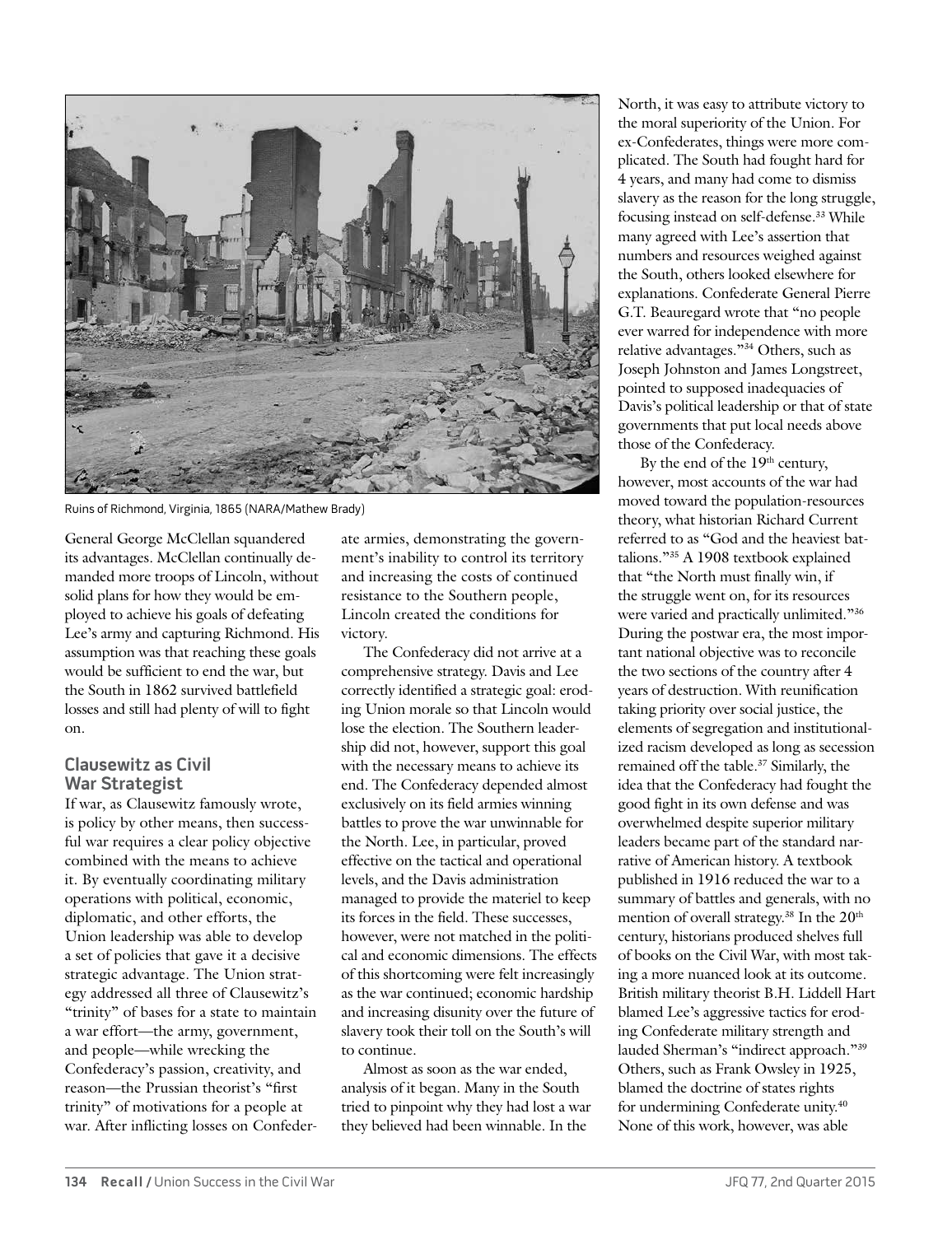to shake the hold of the "overwhelming resources" explanation. In January 2014, in an Internet search of "Why did the Union win the Civil War," over 90 percent of the hits were some variation of the inevitability of Northern victory by superior numbers.<sup>41</sup>

## **Lessons Learned**

Since the Civil War, the United States has employed a variety of strategies in military conflicts, but in all of them has sought to apply advantages of size and productive capacity. In World War I, the overall strategy of attrition was set by Allies, and the U.S. contribution was generally perceived as supplying military mass. Recent scholarship, however, has taken a more positive view of U.S. performance in the 1918 offensives.<sup>42</sup> It was the presence of large U.S. forces on the battlefield that provided political weight to Woodrow Wilson at the peace negotiations, influence he chose to use to push for a League of Nations rather than an equitable settlement in Western Europe.43 U.S. strategy during World War II again combined diplomatic, political, and economic elements with military operations. U.S. assistance, for example, was important to keeping the Soviet Union in the war and maintaining the strength of the Alliance while U.S. forces built up for the invasion of Europe. U.S. Navy submarine operations played a key role in degrading the Japanese economy by cutting off its supplies of raw materials. Much as with the Civil War, however, many popular accounts of the war focused on industrial production as a deciding factor. NBC television's influential documentary *Victory at Sea* devoted most of an episode to the way the United States was able to pour resources into the fight. Similarly, the country succeeded in the Cold War by implementing a comprehensive strategy of containment, first articulated by George Kennan in 1947, which employed all elements of state power to promote "either the break-up or gradual mellowing of Soviet power."44 In 2011, however, *New York Times* writer Leslie Gelb assigned credit for the Cold War's conclusion to the



Men repairing single-track railroad near Murfreesboro, Tennessee, after Battle of Stone's River (LOC)

strength and productivity of the U.S. economy.

In Vietnam, the United States faced a situation in which its ally, the South Vietnamese government, could not function effectively. As the war went on, the United States came to rely increasingly on massive firepower to achieve success on the battlefield without accompanying political and economic elements. While the primary reasons for the overreliance on military power were undoubtedly domestic political concerns, by the 1960s, Americans had become accustomed to the idea that superior numbers and resources could win wars. Vietnam prompted many reviews of such assumptions, so that in the 1991 war against Iraq, the George H.W. Bush administration combined its huge advantage in military technology with a diplomatic campaign to build a coalition, economic sanctions, and effective public messaging to ensure success. In 2003, the use of superior force was repeated, but without

a suitable strategy to transition from military success to a sustainable peace.

More recently, the importance of strategy has been reinforced. President George W. Bush intended the 2007 "surge" in U.S. troops in Iraq to provide security and allow time for political development. The White House coordinated its plan with Iraqi government policies and the political and economic strategy of the U.S. Embassy. The administration of Barack Obama then attempted to duplicate the strategy's apparent success with a surge of its own in Afghanistan in 2010. Press coverage of the decisionmaking process in 2010 focused almost exclusively on the issue of troop numbers and whether U.S. Commander General Stanley McChrystal would receive the reinforcement he demanded—a situation reminiscent of General George McClellan's demands of Lincoln in 1862.45 As of early 2014, despite some success against the Taliban, the overall violence remains unabated, and the Afghan